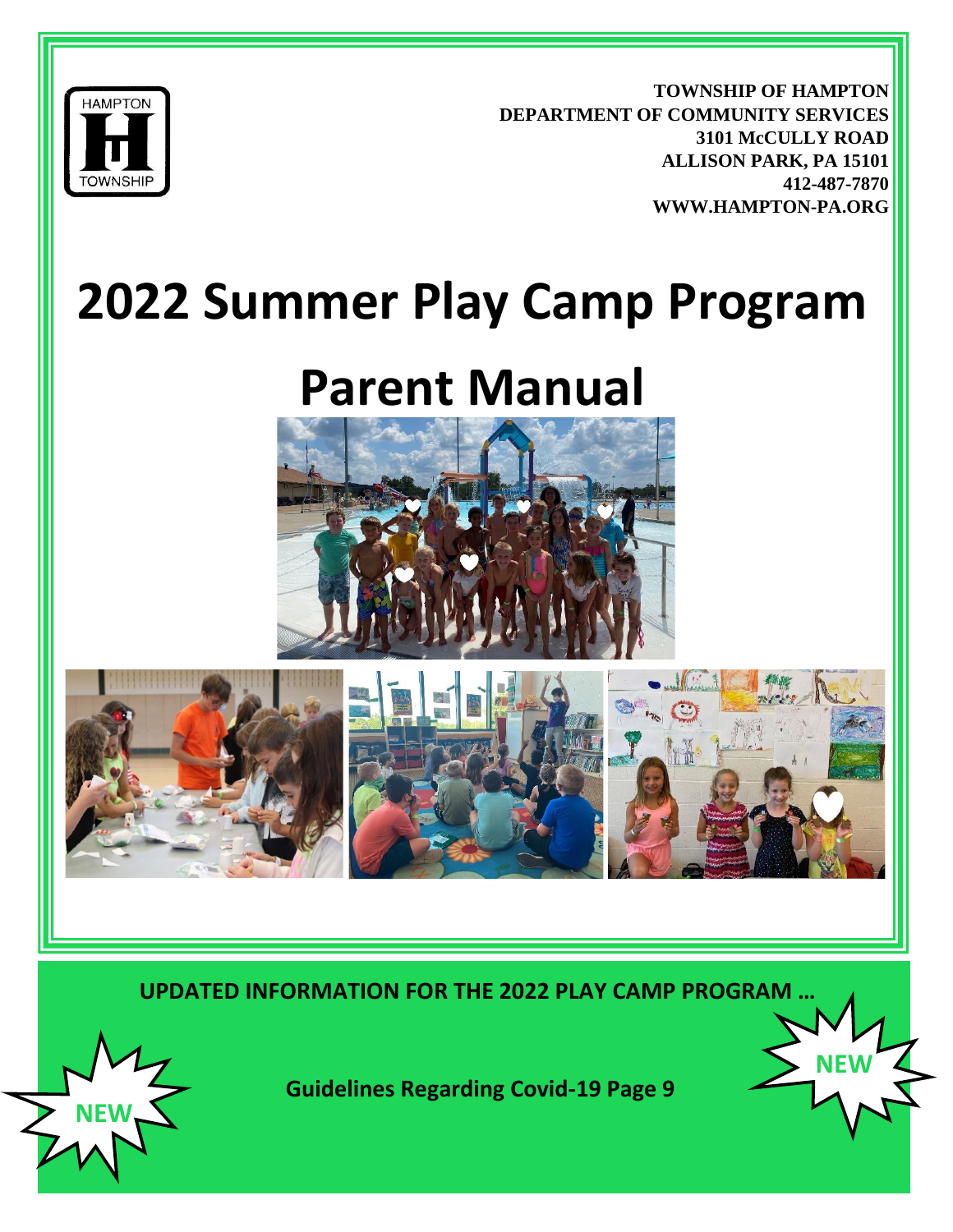## **Table of Contents :**

| <b>Telephone Numbers</b>                    | 1              |
|---------------------------------------------|----------------|
|                                             |                |
| <b>Play Camp Enrollment Procedure</b>       | $\overline{2}$ |
| <b>Enrollment Fee Information</b>           | $\overline{2}$ |
| <b>Required Pool Pass Information</b>       | 3              |
| Required Pre-Payment & Pre-Registration     |                |
| for Weekly Play Camp Participation          | 3              |
| Play Camp Weekly Fees                       | 3              |
| Late Weekly Registration Fee                | 4              |
| <b>Important Program Policies</b>           |                |
| <b>Staff Requirements</b>                   | 4              |
| <b>Behavior Policy</b>                      | 4              |
| <b>Non-Discriminatory Policy</b>            | 5              |
| <b>Emergency Medical Care Policy</b>        | 5              |
| <b>Medication Policy</b>                    | 5              |
| <b>Program Information &amp; Guidelines</b> |                |
| <b>General Information</b>                  | 6              |
| <b>Additional DCS Activities</b>            | 6              |
| <b>Program Guidelines</b>                   | 6              |
| <b>Sunscreen Application</b>                | 6              |
| <b>Additional Information</b>               | 7              |
| <b>Play Camp Daily Schedule</b>             | 7              |
| Drop Off & Pick Up Procedures               | 8              |
| <b>Late Pick Up Fee</b>                     | 8              |
| <b>Play Camp Payment Policy</b>             | 8              |
|                                             | 9              |
| <b>Play Camp Food Mart Policy:</b>          | 9              |
| <b>Swim Information</b>                     | 9              |

## **Telephone Numbers :**

------------------------------------------------------------------------------------------------------------------------------------------------------------------

| <b>DCS</b> Fax    |  |
|-------------------|--|
|                   |  |
| Amber Pucciarelli |  |
|                   |  |

*\*Program Cell Phone is only on during operational hours 7:30am-5:30pm. Use this phone number to directly speak with a Play Camp Staff member during program hours of operation only.*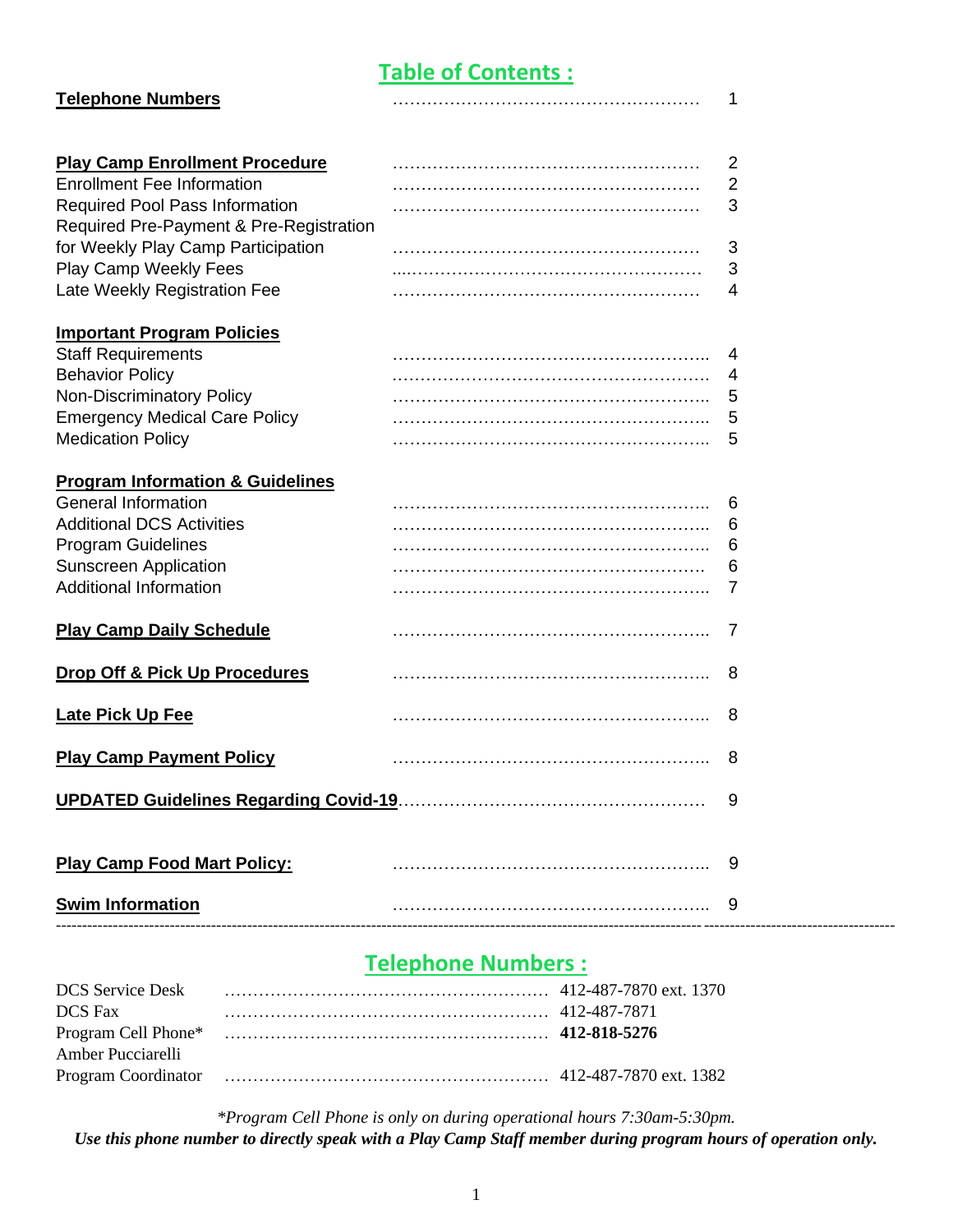## **Play Camp Enrollment Procedure :**

Participant Enrollment must be completed each summer. If you were enrolled in the program in previous years, it does not automatically enroll you for the years following.

When you are enrolling your child into the Summer Play Camp Program you must submit all required registration paperwork and the required enrollment fee per family. Paperwork cannot be accepted unless it is filled out completely. Please note that separate enrollment forms must be filled out for each child. **No photocopies accepted.**

All children enrolling in the Summer Play Camp Program must have the following paperwork submitted at time of enrollment:

- 1. Enrollment and Payment Form (1 per family)
- 2. Participant Information (1 per child)
- 3. Play Camp Program Agreement (1 per child)
- 4. Signed Library Form (1 per child)\*

*\*If your child does not have a signed library form, they will not be permitted to check out any books while with the Play Camp Program, even if they have a valid Library Card. If you do not turn in a signed Library Form for your child, they will still participate in activities planned by the Library for the Play Camp Program.* 

#### **All required paperwork must be submitted, and Enrollment Fee paid in full before you can register your child for their appropriate attendance weeks.**

## **Enrollment Fee Information :**

An enrollment fee is required to be paid, in full, at time of in-person enrollment for the Play Camp Program. The Enrollment Fee will guarantee your child a spot in the Play Camp Program.

There are three Enrollment Periods for Play Camp: Regular Enrollment Period (April  $1<sup>st</sup> - May 31<sup>st</sup>$ ), Late Enrollment Period (June  $1<sup>st</sup>$  – June 12<sup>th</sup>), and Mid-Program Enrollment Period (effective June  $13<sup>th</sup>$  thru duration of the Play Camp Program).

All Enrollment Fees are required at time of enrollment and does not count towards attendance fees. Enrollment fees are non-refundable and non-transferable. All enrollments for Play Camp must be done in-person at the Community Center Service Desk to ensure all required paperwork is completed and submitted at time of enrollment. Required Enrollment Fees are per family; based off how many children you are enrolling.

#### **2022 Enrollment Fee:**

 $(April \; I^{st} - May \; 3I^{st})$  (June 1<sup>*st*</sup>) 1 child: \$50 / Family \$75 / Family \$100 / Family 2 children: \$75 / Family \$100 / Family \$100 / Family \$125 / Family 3 children: \$100 / Family \$125 / Family \$150 / Family

 $(June I^{st} - June I2^{th})$ 

#### **Regular Enrollment Fee Late Enrollment Fee Mid-Program Enrollment Fee**

*– End of Program)*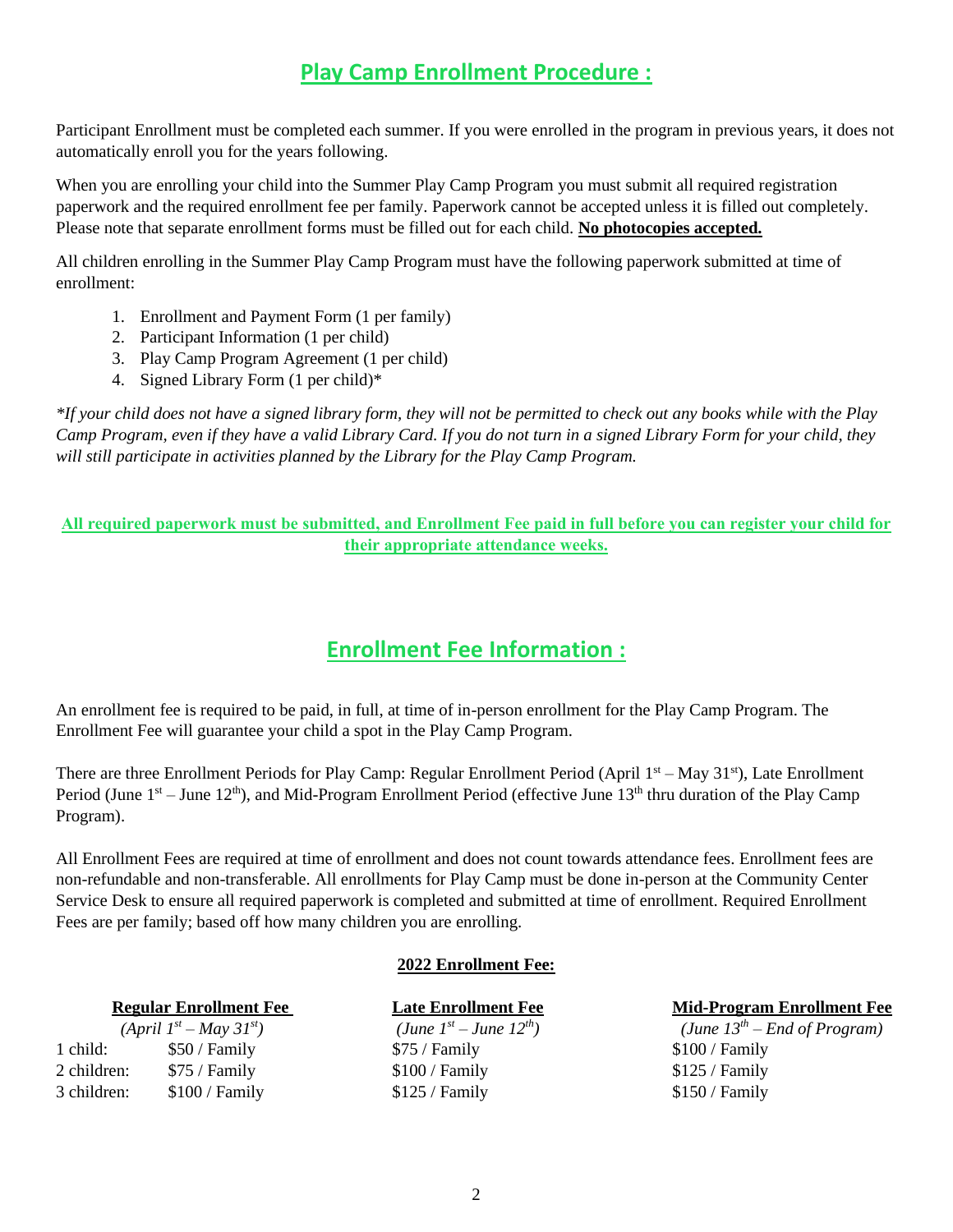## **Required Pool Pass Information :**

Afternoon swimming at the Community Park Outdoor Pool Complex is part of Play Camp's daily schedule that all children participate in. Due to the program visiting the pool daily, a Pool Membership is required for each participant of Play Camp. Pool Membership must be purchased prior to your child's first day of attendance. Proof of purchase will be required for each participant attending Play Camp.

To obtain a Pool Membership visit our website at [www.hampton-pa.org](http://www.hampton-pa.org/) or visit the Community Center Service Desk.

#### **2022 Youth Pool Season Pass Fees:**

**Resident Youth Pool Season Pass:** 

Regular Rate: \$125

**Non-Resident Youth Pool Season Pass:**  Regular Rate: \$200

## **Required Pre-Payment & Pre-Registration for Weekly Attendance :**

Enrolling your child for the program will guarantee your child a place in the program. **However, it is required that you register your child ahead of time for each week that they will attend the Play Camp program. Please keep in mind you will not be able to register your child for weekly attendance until you have turned in all enrollment forms and enrollment payment at the Community Center.** Weekly registrations for Play Camp will require your full weekly payment to be made at time of registration. For your convenience you can register your child online or in person for the weeks that you wish to attend Play Camp. It is the participant's responsibility to register for the correct weeks of Play Camp. Weekly registrations must be done at least 5 DAYS PRIOR to the start of the week you wish to attend. Play Camp will not accept participants until they are registered and paid in full for the weeks they are attending.

To register your child for Weekly Attendance please visit [www.hampton-pa.org](http://www.hampton-pa.org/) or visit the Community Center Service Desk for in person registration. It is the responsibility of the participant that they register for the correct weeks of Play Camp that they wish to attend. It is the responsibility of the participant that full payment is made at time of registration. **If full payment and registration is not received at least 5 days prior to their start date, then the participant will not be able to attend the program until payment and registration are taken care of.** 

Weekly Attendance Fees are non-refundable and non-transferable. If you have registered for a week of Play Camp and do not attend said, week no refund will be given.

#### **2022 Summer Play Camp Weekly Attendance Fees:**

|             | <b>Regular Weekly Fees (Res. / Non-Res.)</b> | July 4 <sup>th</sup> Weekly Fee (Res. / Non-Res.) |
|-------------|----------------------------------------------|---------------------------------------------------|
| 1 child:    | \$156 / \$250                                | \$124/\$200                                       |
| 2 children: | \$251 / \$422                                | \$200 / \$337                                     |
| 3 children: | \$346 / \$594                                | \$276 / \$475                                     |

Weekly Attendance Fees are a flat rate and will not be pro-rated if participants do not attend the full 5 day week. There is no fee charged if you do not register for a week of Play Camp. Payment is only required for the weeks you register for.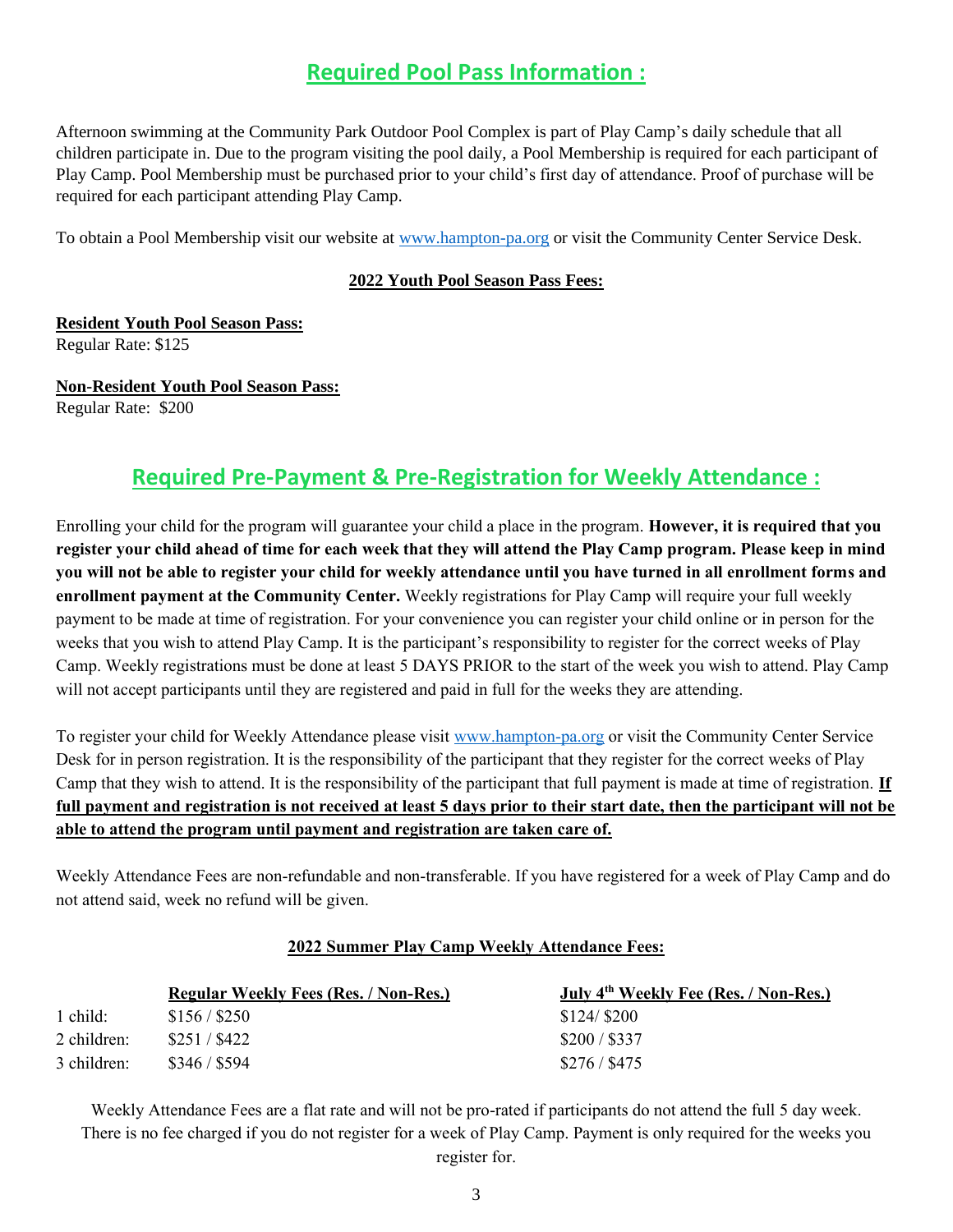## **Late Weekly Registration Fee:**

If weekly registration and payment is not received in full at least 5 days prior to the participant's start date, but a circumstance arises where your child would need to attend, you may contact the Coordinator or Sub-Coordinators to see if we are able to accommodate your late attendance request. If we have room in the week you request, the participant will be required to pay an additional \$75 late fee charge due at the time of that week's registration payment. This payment must be paid in full, no exceptions. Please remember that it is not a guarantee we will be able to accommodate late registrations, but we will try our best.

## **Important Program Policies :**

#### **Staff Requirements:**

All staff must meet the following requirements set forth by the Township of Hampton Department of Community Services

- Must be at least 16 years of age
- PA Child Abuse Clearance
- PA State Police Clearance
- FBI Fingerprint Clearance
- Hampton Township Police Clearance
- Employee Disclosure Statement
- Drug & Alcohol Screening

#### **Play Camp Behavior Policy :**

Appropriate and acceptable behaviors are always required from all participants of the program. Behavior expectations from all participants include, but are not limited to, the following:

- Ability to behave in a large group setting that does not provide individualized attention or one on one direction
- Ability to follow guidelines established by program staff as well as be respectful towards program staff and peers at all times
- Refrain from physical or verbal harm to oneself, peers, or program staff

Two Behavior Policies will be adhered to if unacceptable behaviors by participants occur. As you will see outlined below there is a **Severe Behavior Offense Policy** and a **Minor Behavior Offense Policy**. The updated Behavior Policy will apply to each participant of the program with **no exceptions.** 

#### Severe Behavior Offense Policy:

If at any time during the Play Camp Program staff determine that a participant has exhibited a severe behavior offense the participant will need to be picked up immediately, as well as receive a written behavior documentation. If a child receives two severe behavior documentations they will be suspended immediately from the Play Camp Program.

A severe behavior offense is categorized as follows:

- Unfavorable physical contact with a staff member, play camp participant, or oneself
- Attempting to leave the Play Camp program group or facility location
- Threatening to harm a staff member, camp participant, the public or oneself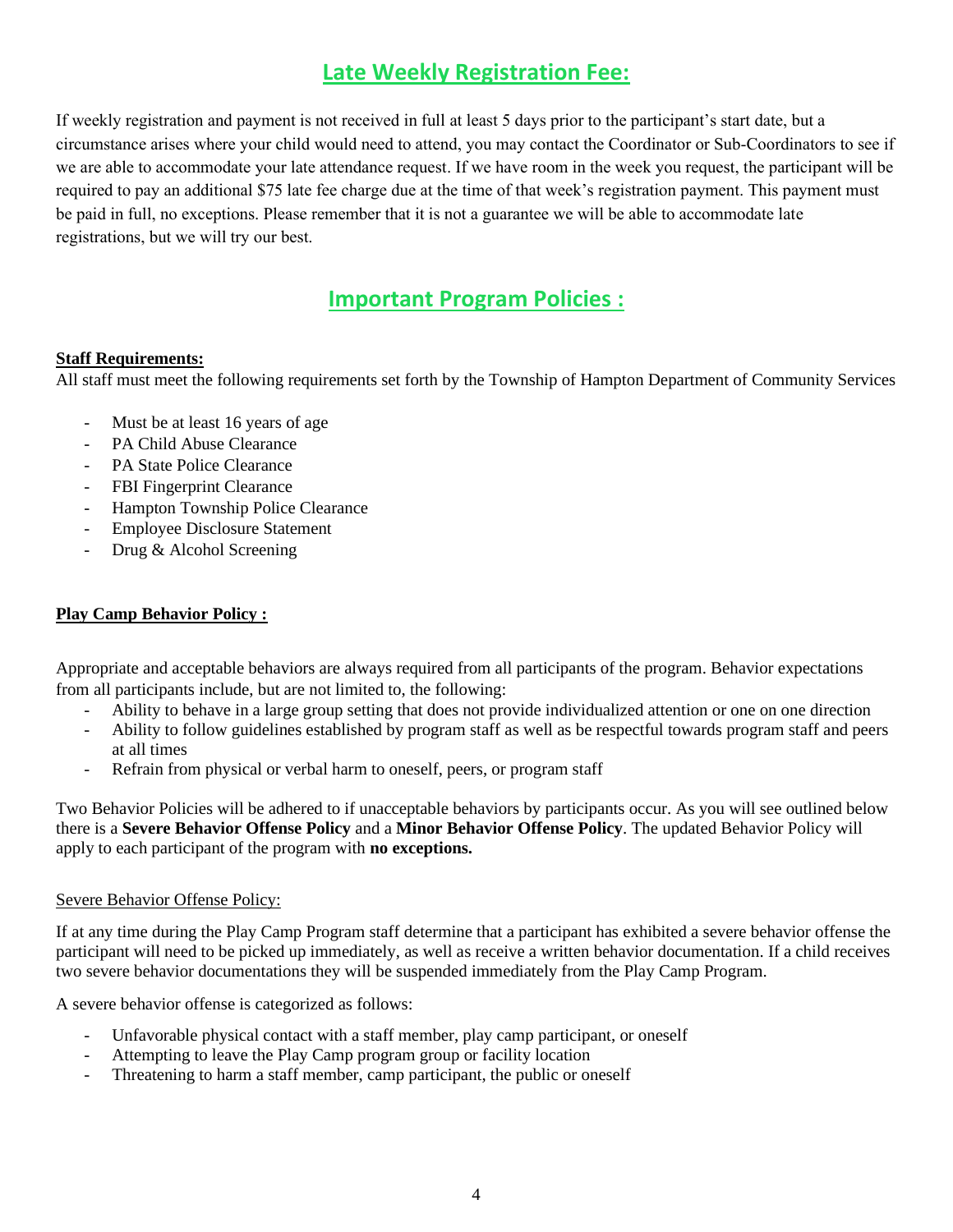#### Minor Behavior Offense Policy:

If at any time during the Play Camp Program staff determine that a participant has exhibited a behavior categorized as a minor behavior offense the participant shall receive a written behavior documentation and depending on the severity of the offense a phone call to a parent / guardian. If such behaviors continue and the participant receives four written behavior notifications (in current program year) the participant will be suspended from the Play Camp Program. A minor behavior offense is categorized as the following:

- Unwillingness to follow guidelines established by program staff repeatedly
- Offensive verbal language or physical gestures
- Excessive horseplay during activities as well as in private areas such as the changing area or rest rooms
- Excessive talking back to Play Camp staff
- Bullying of any kind towards any camp participant or staff member
- Vandalism or defacing of township property

#### **Non-Discriminatory Policy:**

The Township of Hampton Department of Community Services Play Camp Programming provides services, admissions, referrals without regard to race, color, religious creed, ancestry, sex, handicap, age, or national origin.

If any parent / guardian or program participant has a complaint of discrimination, it may be filed with the Department of Community Services, Bureau of Civil Rights Compliance and / or the Pennsylvania Human Relations Commission.

The Township of Hampton is an Equal Opportunity Employer and does not, nor will not, discriminate on the basis of sex, religion, race, age, sexual nature, or national origin. This also included non-job-related handicaps and / or disabilities and political affiliations.

#### **Emergency Medical Care Policy:**

If Emergency Medical Care is needed for a child, the parent shall be contacted as soon as it is practical and in the best interest of the child. If the parent cannot be reached, a staff member shall record in writing the reason emergency care was required, as well as the attempts made to inform the parent. If necessary, a staff member will accompany a child to a source of emergency care and will remain with the child until the parent assumes responsibility for the child's care.

#### **Medication Policy:**

When a needed medication, related to a special need, or an emergency situation, is needed, the following requirements shall apply:

- A prescription or non-prescription medication may be accepted only if it is in its original container. All medications must remain in the container in which it was received.
- Staff will only administer medication if there are written instructions provided from the individual who the medication is prescribed to. Instructions for administration contained on a prescription label are acceptable.
- All medication containers must have a label that identifies the name of the medication and the name of the child for whom the medication is intended for. Medication shall be administered only to the child whose name appears on the container.
- All medication will be stored in a locked area of the facility that is out of reach to children.
- All medication will be stored in accordance with the manufactures or health professional's instructions that appears on the original label.
- A parent shall provide written consent for any medication administration.
- A medication log will be recorded for any prescription or non-prescription medication.
- When a parent is dropping off medication for the first time, they will need to fill out the Medication Log with the appropriate information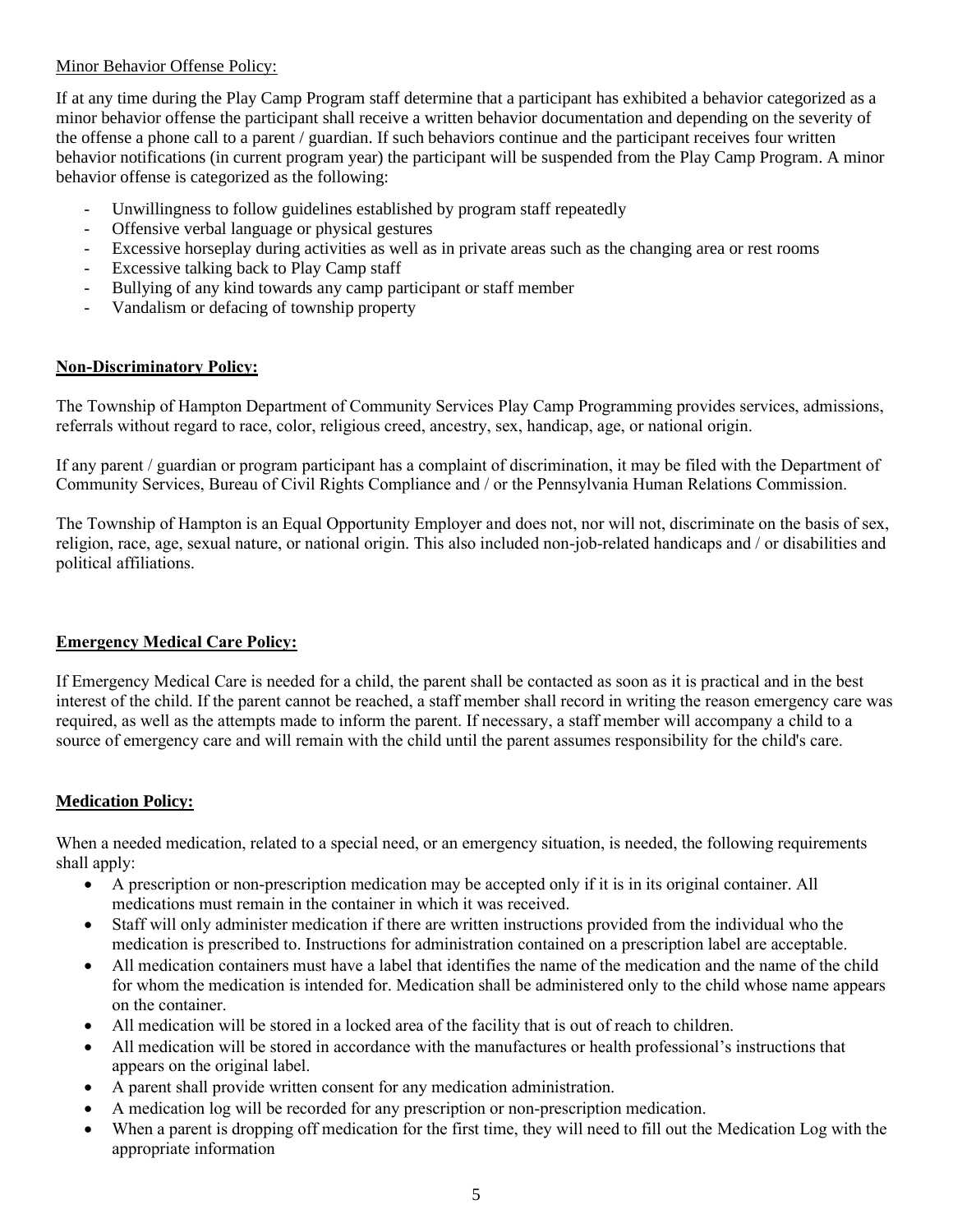## **Program Information & Guidelines :**

### **General Information:**

During Play Camp organized sports games, arts and crafts, outdoor play, and afternoon swimming are some of the activities that children will participate in each day. In addition to the activities planned by the Play Camp Staff, each afternoon all participants will go to the Outdoor Pool. All children are required to have a valid pool season pass. Even if your child is being picked up before the scheduled pool time, they need to bring sunscreen and a towel as some of our morning activities may be outside. **Our program is designed for large group activities, and one on one care or attention is not provided.**

### **Additional DCS Activities:**

If your child is participating in any Department of Community Service program (ex: tennis or swim lessons) arrangements can be made for a Play Camp staff member to escort your child to these programs. Parents will need to sign their child into the appropriate lesson each day that they are participating in a Department of Community Service's sponsored activity. If a parent does not sign their child up to be taken to their lesson, daily, Play Camp staff WILL NOT escort them to their lesson. If you are unsure of what lesson your child is registered for, please see the Service Desk for assistance. The fee for other Department of Community Services Programs are not included in the Play Camp fee. Play Camp staff WILL NOT escort / transport children to non-Department of Community Service programs.

#### **Program Guidelines:**

**Age Requirements:** All children must be six years old, and have completed kindergarten, to attend the Play Camp Program. If your child will not be six years old prior to the first day of Play Camp you must wait until your child's birth date to enroll them for Play Camp. If your child will be six years old prior to the start of Play Camp, you may enroll them. Children can attend Play Camp through twelve years of age.

**Hours of Operation:** Play Camp is a ten-week summer camp program. Our hours of operation are from 7:30am – 5:30pm; Monday through Friday.

**Program Dates:** Play Camp will begin on Monday, June 13, 2022 and end on Friday, August 19, 2022 There will be no Play Camp on Monday, July  $4<sup>th</sup>$ .

**Snack & Lunch:** Snacks will be provided by Play Camp at approximately 9:30 am for morning snack, and approximately 4:30 pm for afternoon snack, daily. Your child MUST bring his / her own lunch and beverage every day, no glass containers. Refrigeration is provided; however, we do not provide access to heating devices. Children are NOT allowed to share any food with others due to allergy concerns.

**Sunscreen Application:** Play Camp staff members are not permitted to administer sunscreen to the children. However, Play Camp Staff will assist children with sunscreen application on their faces and backs. All sunscreens must have the child's name on them. Your child must have adequate sunscreen, each day. Children are not permitted to share sunscreen. Children who do not have adequate sunscreen will not be permitted to be in unshaded areas outdoors, such as the pool itself, due to potential sunburn risk. **Staff is not responsible for calling parents when children run out of sunscreen, or do not have sunscreen**.

Play Camp is required to follow all policies set forth by the Hampton Community Pool. Regarding sunscreen, the Hampton Community Pool does not permit the use of 'spray' sunscreen inside the pool's interior fence area due to respiratory risks to patrons and staff and the negative effects spray sunscreen has on the pool circulation/filter system. **Only lotion sunscreen is permitted inside the confines of the pool complex.**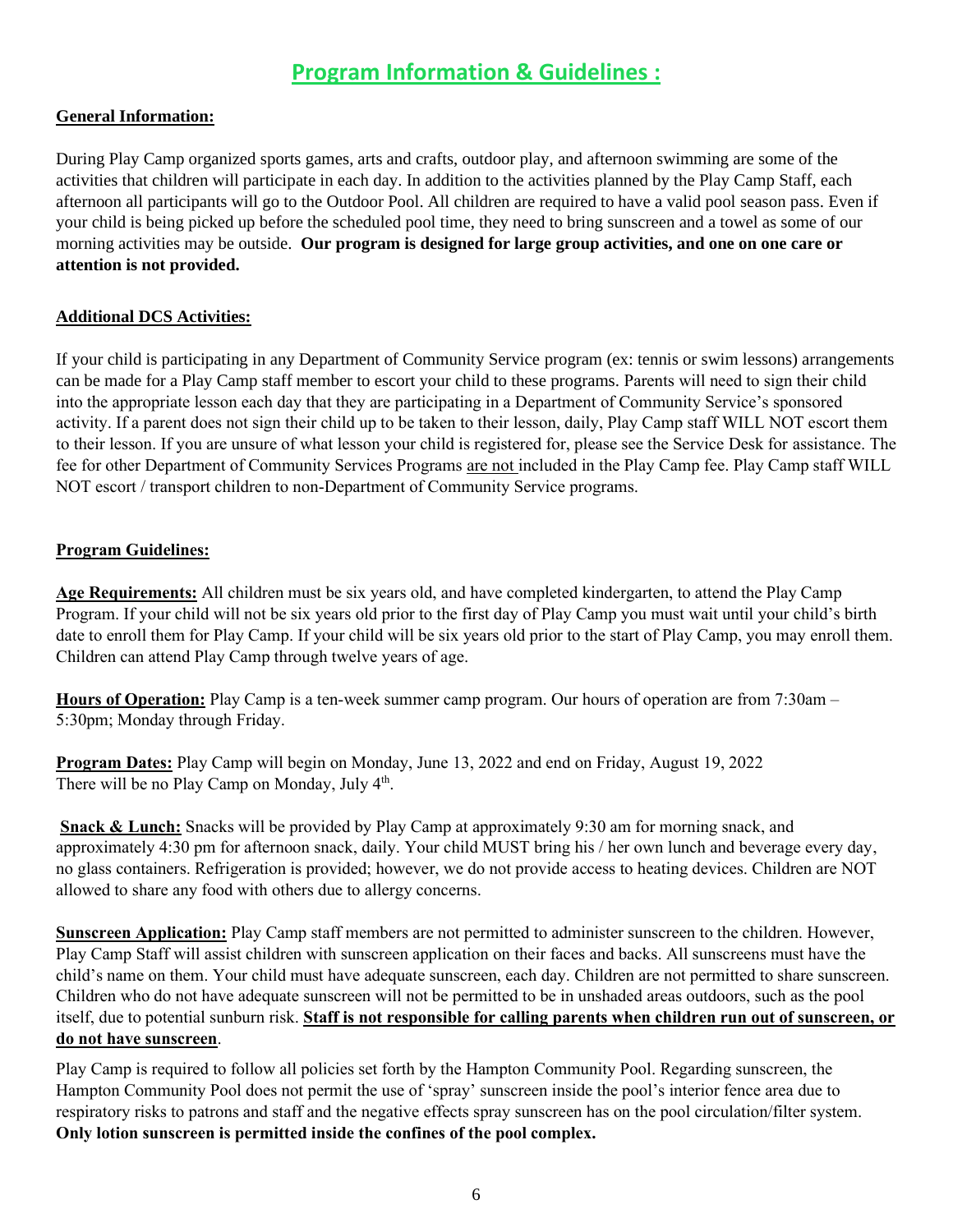#### **Additional Information:**

Items your children must have daily:

- Pool Bag / Backpack (with zipper preferred)
- Tennis shoes or shoes with a closed toe
- Lotion sunscreen
- Bathing Suit
- Towel
- Water Bottle (optional)
- White t-shirt (if a Restricted Swimmer)
- Extra Clothing (optional)
- Face mask (for special events when requested)
- Money for concession stand at the pool (optional)

#### **Parents are responsible for packing necessary items for Play Camp such as tennis shoes, sunscreen, towels, and appropriate swim attire. If swim attire is not packed, children will not be permitted to go into the pool and will stay at the pool pavilion with a Play Camp staff member for the day. Play Camp staff will not call parents for forgotten items such as swim attire or sunscreen.**

Please be sure that your child's name is labeled on each item that he / she brings to the pool area. Play Camp is not responsible for lost or stolen property.

## **Play Camp Daily Schedule :**

| $7:30-9:00$     | Drop Off / Choice of Activities<br>Activity Room $II - All Ages$                                                                         |
|-----------------|------------------------------------------------------------------------------------------------------------------------------------------|
| $9:00-9:30$     | Organized Activities / Free Play<br>Gyms $A & B - All Ages$                                                                              |
| $9:30-10:00$    | Morning Snack<br>Activity Room I – Grades 5 & up<br>Activity Room II – Grades 4 & under                                                  |
| $10:00 - 12:00$ | <b>Organized Activities</b><br>Activity Room II - Crafts<br>Gym $A -$ Grades 5 & up<br>Gym $B -$ Grades 4 & below<br>Outdoors – All Ages |
| $12:00-1:00$    | Lunch then change for swimming<br>Activity Room I – Grades 5 & up<br>Activity Room II - Grades $4 \&$ under                              |
| $1:00-4:00$     | Swimming<br>Hampton Community Park Pool / Pavilion - All Ages                                                                            |
| $4:00-4:30$     | Return to Community Center / change to dry clothes<br>Activity Room II – All Ages                                                        |
| $4:30-5:30$     | Afternoon Snack/Pick Up<br>Activity Room II - All Ages                                                                                   |

All organized games, crafts, and activities will be planned on a weekly basis by the Play Camp Counselors. An Activity Plan will be posted at the Play Camp cart each week displaying the additional activities planned for each week.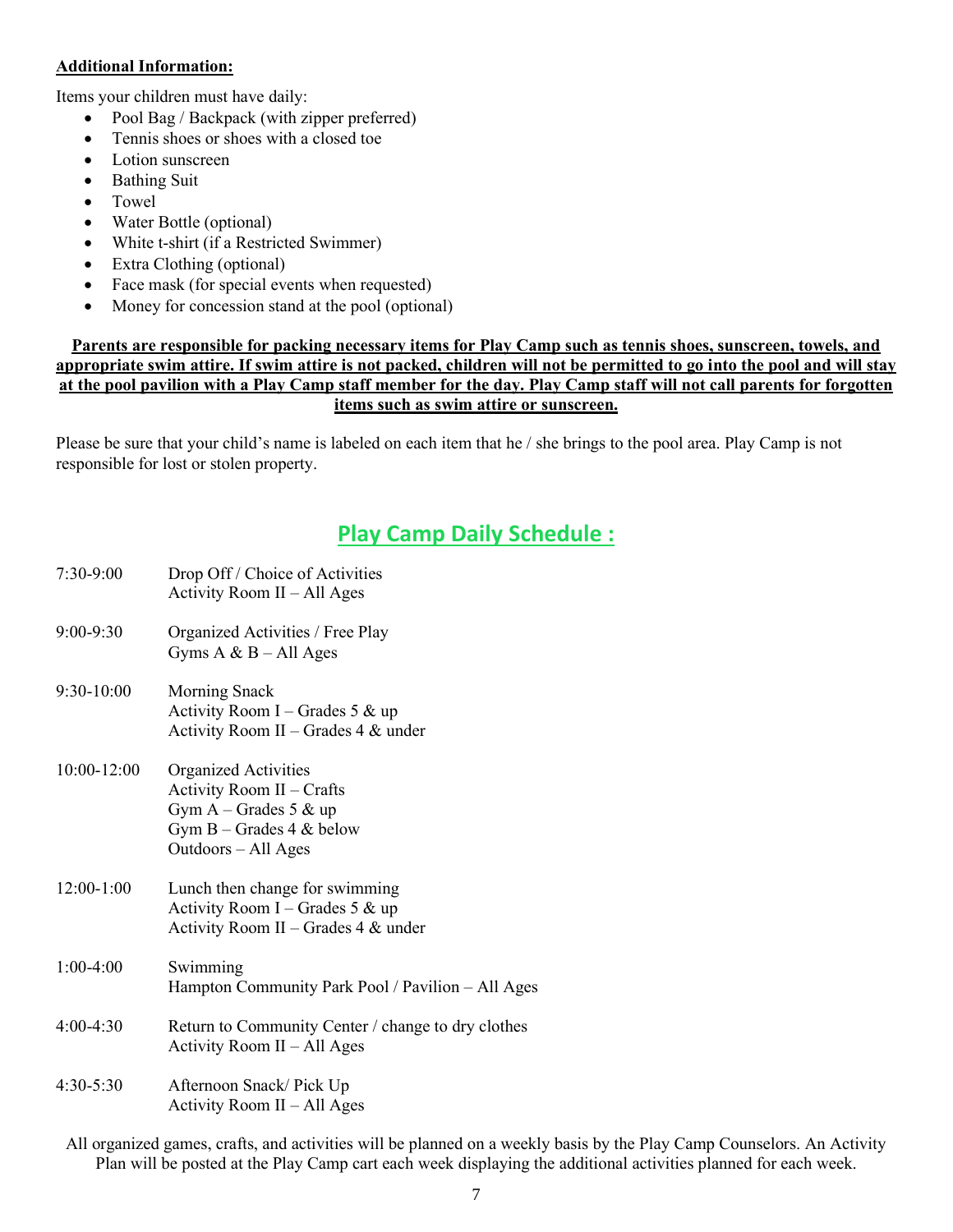## **Drop Off & Pick Up Procedures :**

Drop Off for Play Camp will be at the Community Center in the Activity Room 2 beginning at 7:30am.(Please note that the program does not open before 7:30am) When dropping off your child a parent / guardian must sign them into Play Camp for the day. Only children who are registered and paid in full for the week will appear on the Weekly Participation sign-in sheets. Participants' names must be present on the weekly sign-in sheets in order to be signed into the program.

Please drop off your child(ren) no later than 9:30am. It is preferred that staff is notified in advance of a late drop off due to alternate locations for activities.

Pick up for Play Camp will be at the Community Center in Activity Room 2. Please make sure when picking up your child that you are also signing them out on the sign out sheets.

#### **Additional Information:**

- If you are dropping off or picking up your child during the hours of  $1:00 \text{ pm} 4:00 \text{ pm}$  please make sure that the staff member has written notice in advanced. Parents will need to sign out their child at the Pool Pavilion during this time. Use the Hampton Community Pool Front Gate to enter the facility, Play Camp is located at the Atlantic Pavilion, directly above the Concession area.
- Parents are not permitted to sign out children when they are walking to and from activities or locations. Please wait until children are in a location before signing them in or out.
- Please notify the staff in writing that someone other than a parent / guardian is picking up your child. This person must also be on your alternate pick up list and have a photo ID at the time of pick up.

## **Late Pick-Up Fee :**

The Play Camp Program closes promptly at 5:30pm. All children must be picked up and signed out of the program by 5:30pm. If at any time a participant is not picked up by 5:30pm a Late Pick-Up Fee will apply. **No Exceptions.**

If a child is picked up between  $5:31 \text{pm} - 5:40 \text{pm}$  a \$30 late fee will automatically be charged. If a child is picked up at 5:41pm or after an additional \$2 per minute fee will be charged in conjunction with the \$30 fee.

Late Pick-Up Fees must be paid in full prior to your child's next day of attendance. **No Exceptions.** If continued late pick up from the program occurs participation to the program may be suspended.

## **Play Camp Payment Policy :**

Payment for the Play Camp Program is required to be paid in full at time of registration for each week that you are registering your child for. Payments can be made online by credit card (a 2.95% / \$2 minimum fee will apply) or in person at the Community Center Service desk by cash, check or credit card (a 2.95% / \$2 minimum fee will apply). Convenience fees accumulated do not count towards payment for Play Camp and will not be included in any type of receipts for payments received or tax purposes.

Payments received for Weekly Attendance Registrations will not be pro-rated if participant does not attend the full 5 day week. Credit transfers and/or refunds will not be given to participants who register for a week that they later chose to not attend.

#### **All Enrollment Fee Payments and Weekly Attendance Payments must be made in full. No exceptions.**

#### **Any Late Pick-Up Fees accumulated must be paid, in full, prior to your child's next day of attendance. No exceptions.**